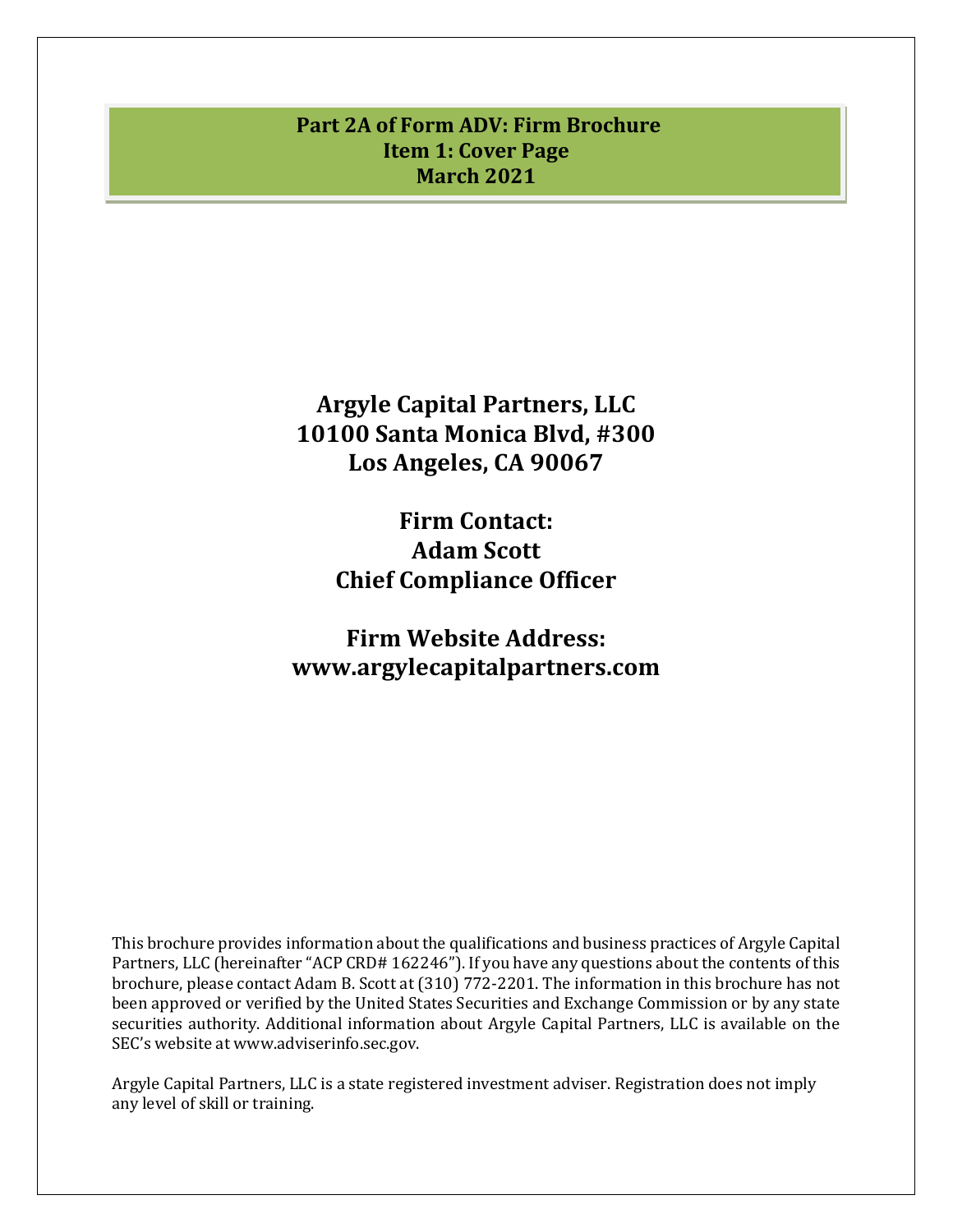## **Item 2: Material Changes to Our Part 2A of Form ADV: Firm Brochure**

<span id="page-1-0"></span>This Item discusses only the material changes that have occurred since ACP's last annual update on 03/17/2020. Since our last annual update, the following changes have been made:

- Our firm has received a grant through the U.S. Small Business Administration's ("SBA") Economic Injury Loan ("EIL") program. Please see item 18 of this brochure for additional information.
- Please see item 10 of this brochure for information regarding our Supervised Persons new Financial Industry Activities.
- Our firm no longer offers hourly Financial Planning and Consulting.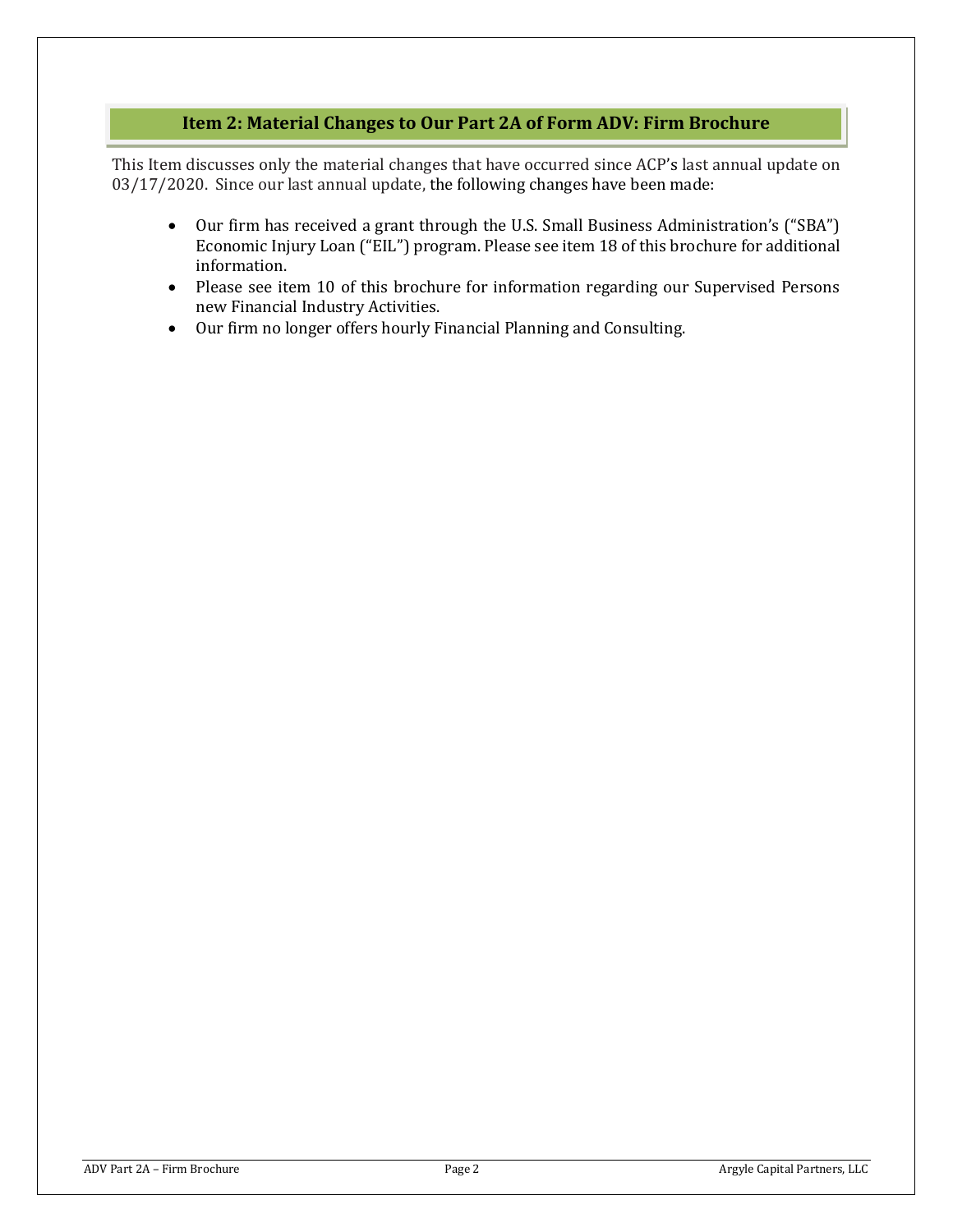<span id="page-2-0"></span>

| <b>Item 3: Table of Contents</b>                                                                           |    |
|------------------------------------------------------------------------------------------------------------|----|
| <b>Item 1: Cover Page</b>                                                                                  |    |
| Item 2: Material Changes to Our Part 2A of Form ADV: Firm Brochure                                         | 2  |
| <b>Item 3: Table of Contents</b>                                                                           | 3  |
| <b>Item 5: Fees &amp; Compensation</b>                                                                     | 6  |
| Item 6: Performance-Based Fees & Side-By-Side Management                                                   | 8  |
| Item 8: Methods of Analysis, Investment Strategies & Risk of Loss                                          | 8  |
| <b>Item 9: Disciplinary Information</b>                                                                    | 10 |
| Item 10: Other Financial Industry Activities & Affiliations                                                | 10 |
| <b>Item 11: Code of Ethics, Participation or Interest in Client Transactions &amp; Personal Trading 11</b> |    |
| <b>Item 12: Brokerage Practices</b>                                                                        | 11 |
| Item 14: Client Referrals & Other Compensation                                                             | 14 |
| Item 15: Custody                                                                                           | 14 |
| <b>Item 16: Investment Discretion</b>                                                                      | 15 |
| <b>Item 17: Voting Client Securities</b>                                                                   | 16 |
| <b>Item 18: Financial Information</b>                                                                      | 16 |
| <b>Item 19: Requirements for State-Registered Advisers</b>                                                 | 16 |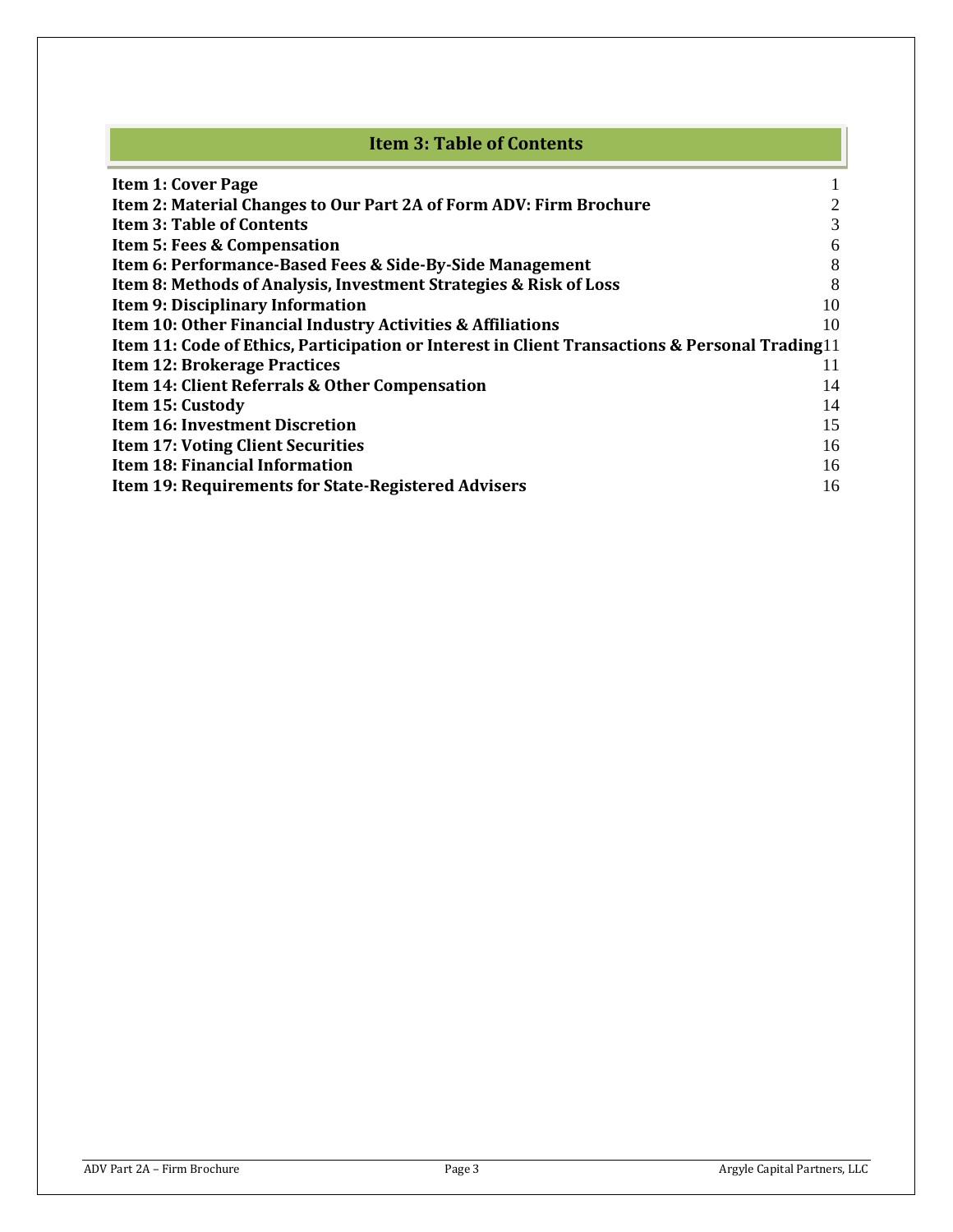## **Item 4: Advisory Business**

ACP provides investment management services. Prior to engaging ACP to provide any of the foregoing investment advisory services, the client is required to enter into one or more written agreements with ACP setting forth the terms and conditions under which ACP renders its services (collectively the "Agreement").

ACP has been conducting its advisory business since June 2012 and is currently owned by Adam Scott and Joshua Rudoy.

This Disclosure Brochure describes the business of ACP. Certain sections will also describe the activities of Supervised Persons. Supervised Persons are any of ACP's officers, partners, directors (or other persons occupying a similar status or performing similar functions), or employees, or any other person who provides investment advice on ACP's behalf and is subject to ACP's supervision or control.

### **Investment Management Services**

Clients can engage ACP to manage all or a portion of their assets on a discretionary basis. As further discussed in response to Item 8, ACP primarily allocates clients' investment management assets among index funds, and individual debt and equity securities. ACP also provides advice about any type of investment held in clients' portfolios.

ACP also may render investment management services to discretionary clients on those accounts which are not charged an annual management fee relative to variable life/annuity products that they may own, their individual employer-sponsored retirement plans, and/or 529 plans or other products that may not be held by the client's primary custodian. In so doing, ACP either directs or recommends the allocation of client assets among the various investment options that are available with the product. Client assets are maintained at the specific insurance company or custodian designated by the product.

ACP tailors its advisory services to the individual needs of clients. ACP consults with clients initially and on an ongoing basis to determine risk tolerance, time horizon and other factors that may impact the clients' investment needs. ACP ensures that clients' investments are suitable for their investment needs, goals, objectives and risk tolerance.

Clients are advised to promptly notify ACP if there are changes in their financial situation or investment objectives or if they wish to impose any reasonable restrictions upon ACP's management services. Clients may impose reasonable restrictions or mandates on the management of their account (e.g., require that a portion of their assets be invested in socially responsible funds) if, in ACP's sole discretion, the conditions will not materially impact the performance of a portfolio strategy or prove overly burdensome to its management efforts.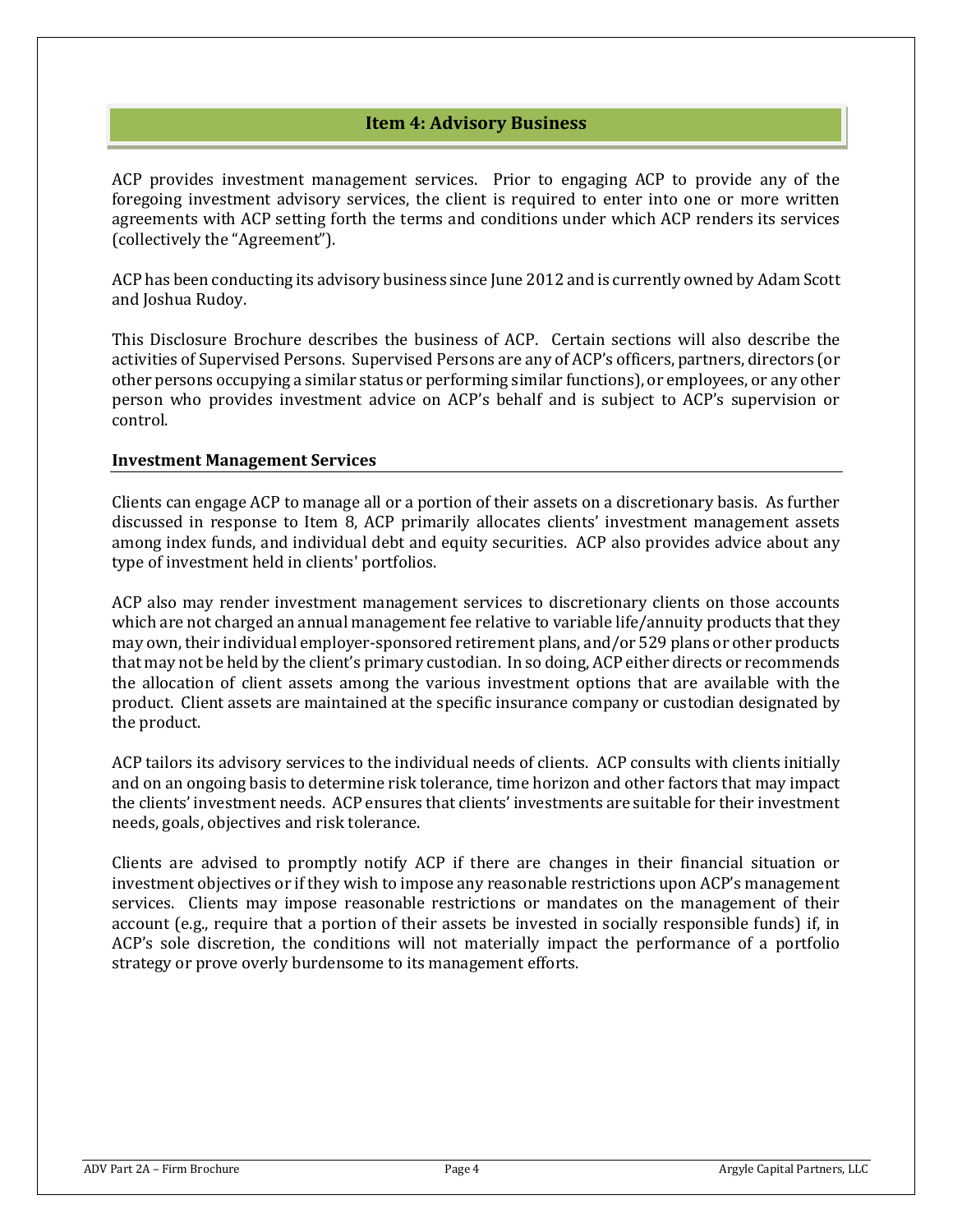## **Financial Planning and Consulting**

Financial planning services will typically involve preparing a financial plan or rendering a financial consultation for clients based on the client's financial goals and objectives. This planning or consulting may encompass Investment Planning, Retirement Planning, Estate Planning, Charitable Planning, Education Planning, Corporate and Personal Tax Planning, Cost Segregation Study, Corporate Structure, Real Estate Analysis, Mortgage/Debt Analysis, Insurance Analysis, Lines of Credit Evaluation, or Business and Personal Financial Planning.

We may utilize outside advisors or consultants to assist with financial planning, technology, or trading-based consulting. Before selecting any advisors or consultants, ACP accepts the responsibility of ensuring each is properly licensed or registered in the capacity for which they may be engaged. In situations that an outside vendor is engaged for these services, the client will be billed separately by that party and in addition to our agreed upon fee.

CCR Section 260.235.2 requires that we disclose to our financial planning clients that a conflict of interest exists between us and our clients. The client is under no obligation to act upon the investment adviser's recommendation. If the client elects to act on our recommendations, the client is under no obligation to effect the transaction through us.

### **Retirement Plan Consulting**

Our firm provides retirement plan consulting services to employer plan sponsors on an ongoing basis. Generally, such consulting services consist of assisting employer plan sponsors in establishing, monitoring and reviewing their company's participant-directed retirement plan. As the needs of the plan sponsor dictate, areas of advising could include: investment options, plan structure and participant education.

Retirement Plan Consulting services typically include:

- i. Establishing an Investment Policy Statement Our firm will assist in the development a statement that summarizes the investment goals and objectives along with the broad strategies to be employed to meet the objectives.
- ii. Investment Options Our firm will work with the Plan Sponsor to evaluate existing investment options and make recommendations for appropriate changes.
- iii. Asset Allocation and Portfolio Construction Our firm will develop strategic asset allocation models to aid Participants in developing strategies to meet their investment objectives, time horizon, financial situation and tolerance for risk.
- iv. Investment Monitoring Our firm will monitor the performance of the investments and notify the client in the event of over/underperformance and in times of market volatility.

In providing services for retirement plan consulting, our firm does not provide any advisory services with respect to the following types of assets: employer securities, real estate (excluding real estate funds and publicly traded REITS), participant loans, non-publicly traded securities or assets, other illiquid investments, or brokerage window programs (collectively, "Excluded Assets").

All retirement plan consulting services shall be in compliance with the applicable state laws regulating retirement consulting services. This applies to client accounts that are retirement or other employee benefit plans ("Plan") governed by the Employee Retirement Income Security Act of 1974, as amended ("ERISA"). If the client accounts are part of a Plan, and our firm accept appointments to provide services to such accounts, our firm acknowledges its fiduciary standard within the meaning of Section 3(21) or 3(38) of ERISA as designated by the Retirement Plan Consulting Agreement with respect to the provision of services described therein.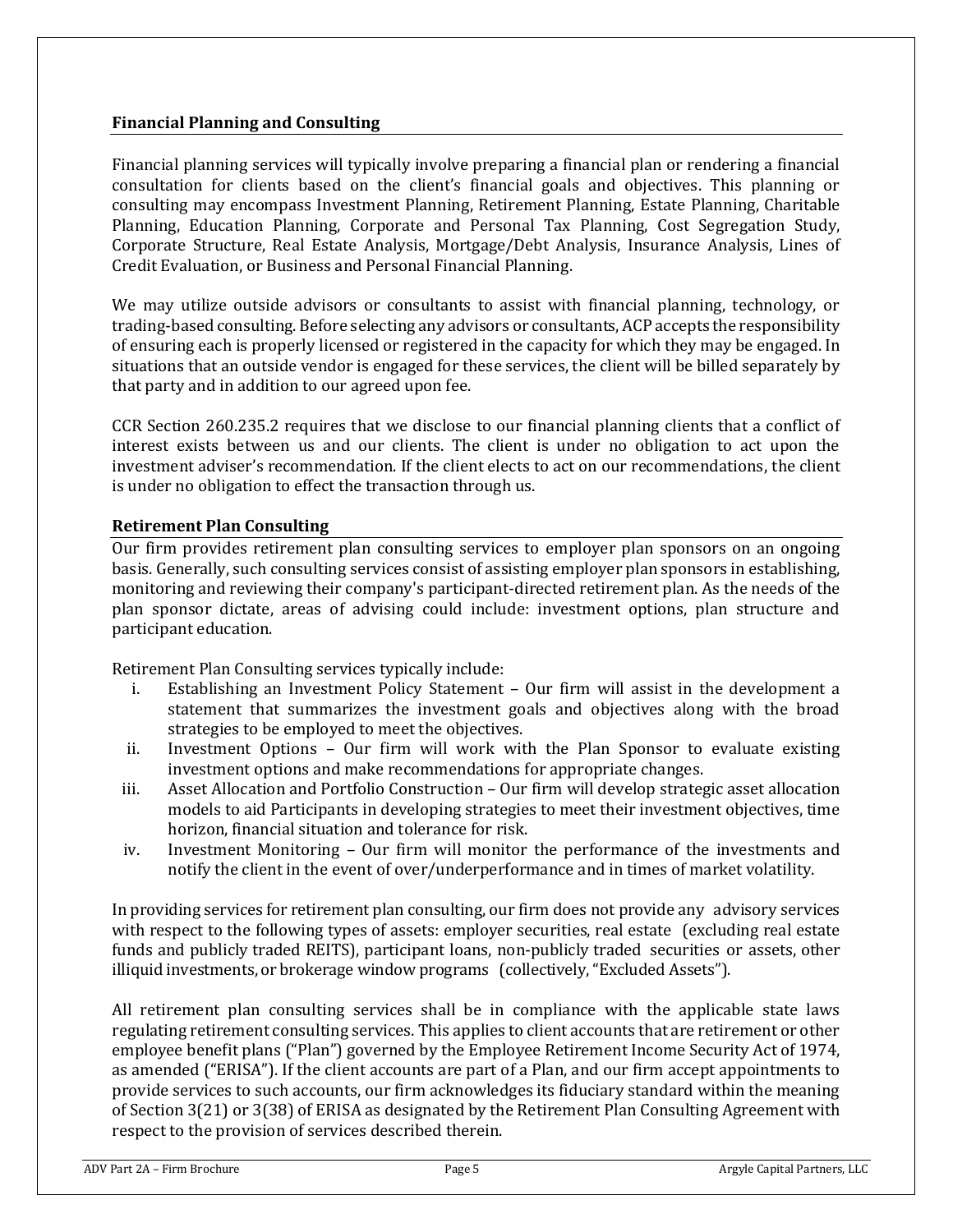## **Regulatory Assets Under Management**

As of December 31, 2020, our firm manages \$92,811,413 on a discretionary basis and \$538,000 on a non-discretionary basis for a total of \$92,349,413 of assets under management.

## **Item 5: Fees & Compensation**

<span id="page-5-0"></span>ACP provides investment management services for an annual fee based upon a percentage of the market value of the assets being managed by ACP. ACP's annual fee is exclusive of, and in addition to brokerage commissions, transaction fees, and other related costs and expenses which are incurred by the client. ACP does not, however, receive any portion of these commissions, fees, and costs. ACP's annual fee is prorated and charged quarterly, in advance, based upon the market value of the assets being managed by ACP on the last day of the previous quarter. Fees will be adjusted for deposits and withdrawals made during the quarter. Margin loan balances are included in the calculation of fees. The annual fee varies depending upon the market value of the assets under management and the type of investment management services to be rendered, as follows:

### **Investment Management Fee**

| <b>PORTFOLIO VALUE</b>       | <b>BASE FEE</b> |
|------------------------------|-----------------|
| Up to \$500,000              | 1.50%           |
| $$500,000.01 - $1,000,000$   | 1.25%           |
| $$1,000,000.01 - $5,000,000$ | 1.00%           |
| above \$5,000,000            | 0.75%           |

## **Retirement Plan Consulting**

| <b>PORTFOLIO VALUE</b>       | <b>BASE FEE</b> |
|------------------------------|-----------------|
| $0 - $500,000$               | 1.25%           |
| $$500,000.01 - $1,000,000$   | 1.00%           |
| $$1,000,000.01 - $5,000,000$ | $0.90\%$        |
| Above \$5,000,000            | 0.75%           |

ACP, in its sole discretion, may negotiate to charge a lesser management fee based upon certain criteria (i.e., anticipated future earning capacity, anticipated future additional assets, dollar amount of assets to be managed, related accounts, account composition, pre-existing client, account retention, *pro bono* activities, etc.). Lower fees for comparable services may be available from other sources.

We pay compensation to other advisors or consultants for services rendered by these firms to our clients and our firm. This compensation is typically equal to a percentage of the overall investment advisory fee charged by our firm or an agreed upon fixed fee. The fee paid to other advisors or consultants shall be negotiable in certain circumstances, but a client's total fee to ACP shall never exceed the amount in our published fee statement.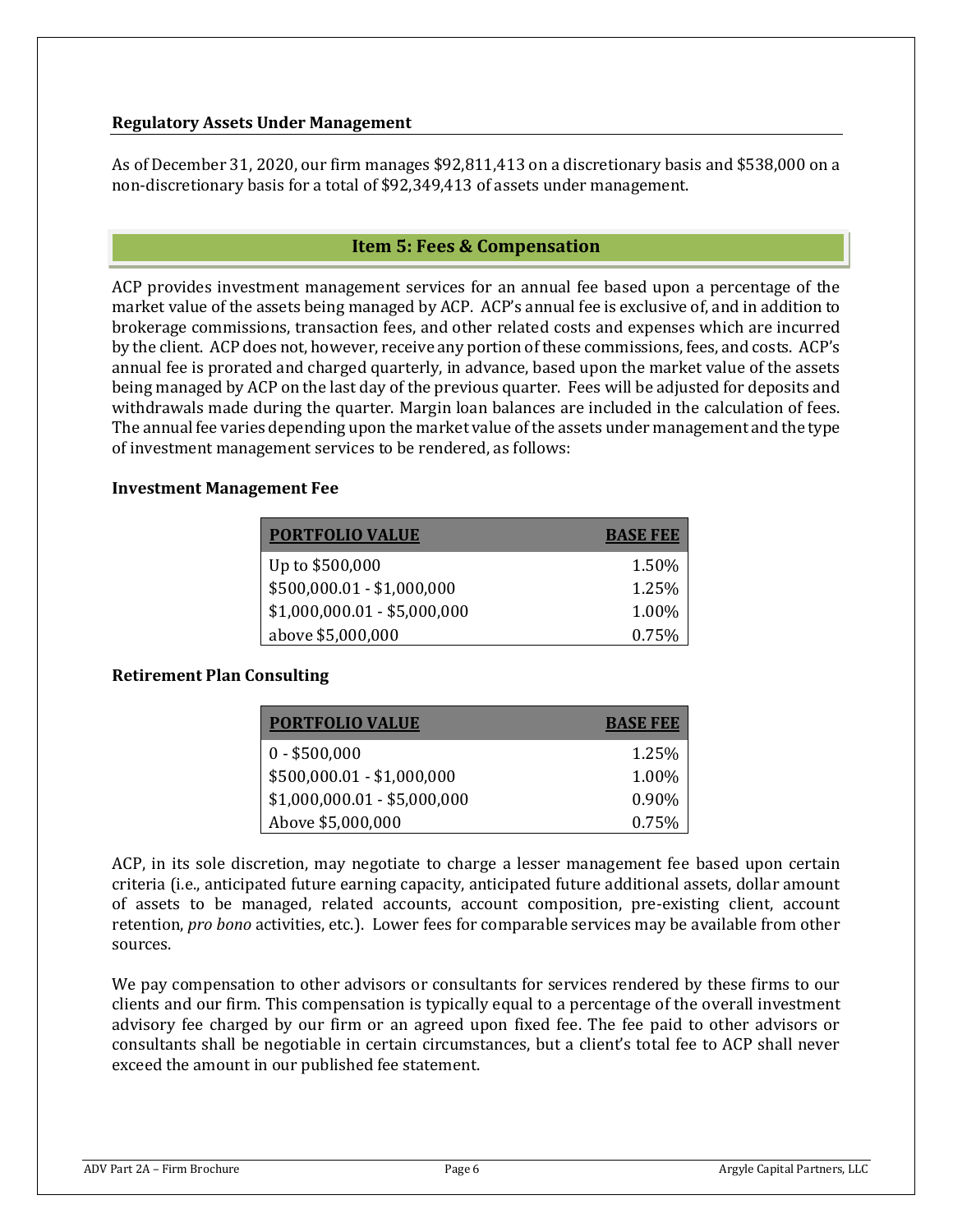## **Financial Planning and Consulting**

Our firm charges on a flat fee basis for financial planning and consulting services. The total estimated fee, as well as the ultimate fee charged, is based on the scope and complexity of our engagement with the client. Flat fees range from \$500 to \$10,000.

As stated in item 4, we may utilize outside advisors or consultants to assist with financial planning, technology, or trading-based consulting. In situations that an outside vendor is engaged for these services, the client will be billed separately by that party and in addition to our agreed upon fee.

### **Fees Charged by Financial Institutions**

As further discussed in response to Item 12 (below), ACP generally recommends that clients utilize the brokerage and clearing services of an independent broker-dealer for investment management accounts.

ACP may only implement its investment management recommendations after the client has arranged for and furnished ACP with all information and authorization regarding accounts with appropriate financial institutions. Financial institutions include, but are not limited to any broker-dealers recommended by ACP, broker-dealers directed by the client, trust companies, banks etc. (collectively referred to herein as the "*Financial Institutions*").

Clients may incur certain charges imposed by the *Financial Institutions* and other third parties such as custodial fees, charges imposed directly by a mutual fund or ETF in the account, which are disclosed in the fund's prospectus (e.g., fund management fees and other fund expenses), deferred sales charges, odd-lot differentials, transfer taxes, wire transfer and electronic fund fees, and other fees and taxes on brokerage accounts and securities transactions. It is important to note that Charles Schwab & Co., Inc. does not charge commission fees on domestic equity and exchange traded fund transactions.

ACP's *Agreement* and the separate agreement with any *Financial Institutions* may authorize to debit the client's account for the amount of ACP's fee and to directly remit that management fee to ACP. Any *Financial Institutions* recommended by ACP have agreed to send a statement to the client, at least quarterly, indicating all amounts disbursed from the account including the amount of management fees paid directly to ACP. Alternatively, clients may elect to have ACP send an invoice for payment. If ACP debits a fee directly from a client account, it will send a statement to the client showing the amount of the fee, the value of the client's assets upon which the fee was based, and the specific manner in which the fee was calculated and reminding clients that it is the client's responsibility to verify the accuracy of the fee calculation as the *Financial Institution* will not do so.

### **Fees for Management During Partial Quarters of Service**

For the initial period of investment management services, the fees are calculated on a *pro rata* basis.

The *Agreement* between ACP and the client will continue in effect until terminated by either party by written notice pursuant to the terms of the *Agreement*. ACP's fees are prorated through the date of termination and any remaining balance is refunded to the client.

Clients may make additions to and withdrawals from their account at any time, subject to ACP's right to terminate an account. Additions may be in cash or securities provided that ACP reserves the right to liquidate any transferred securities or decline to accept particular securities into a client's account. Clients may withdraw account assets on notice to ACP, subject to the usual and customary securities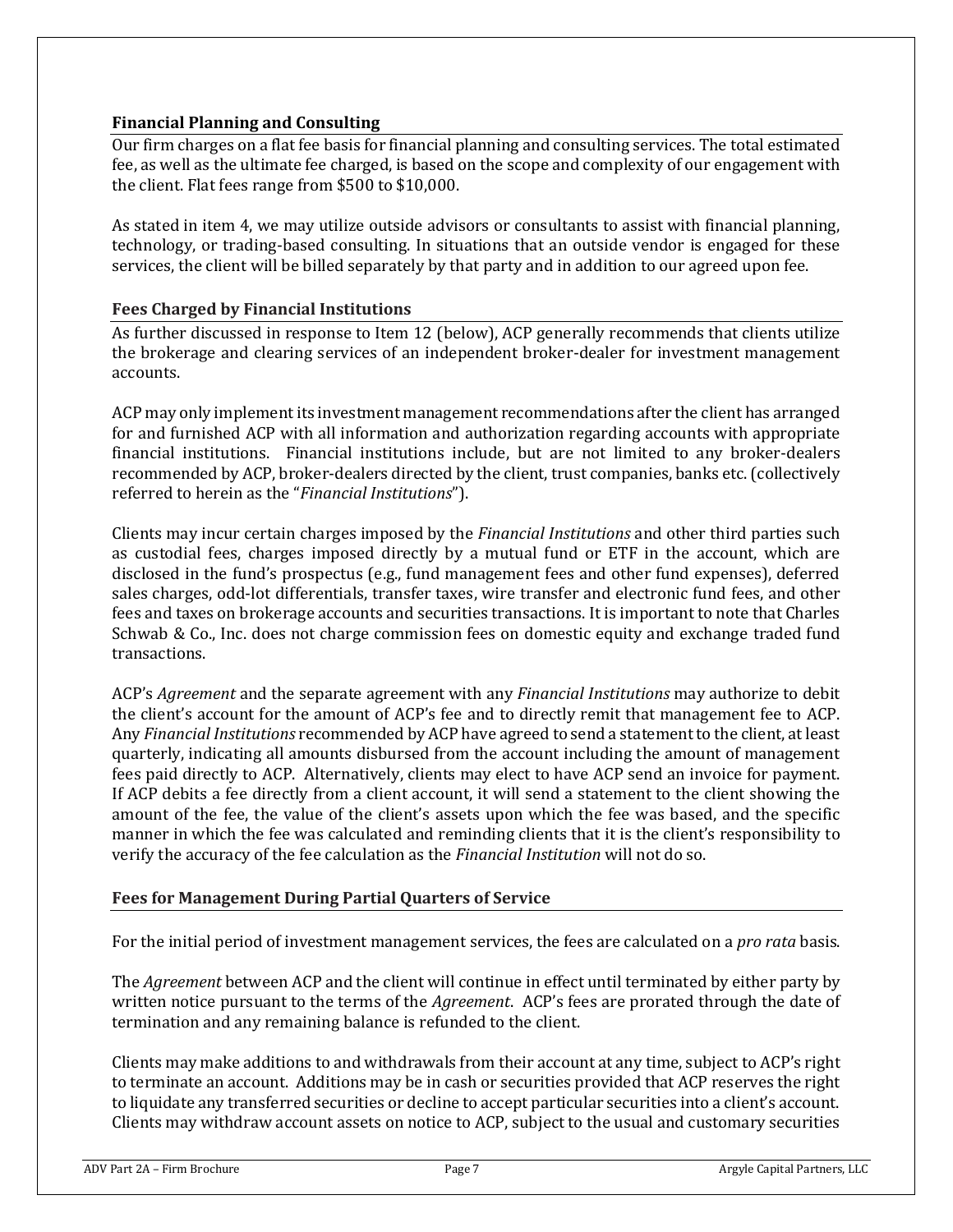settlement procedures. However, ACP designs its portfolios as long-term investments and the withdrawal of assets may impair the achievement of a client's investment objectives. ACP may consult with its clients about the options and ramifications of transferring securities. However, clients are advised that when transferred securities are liquidated, they are subject to transaction fees, fees assessed at the mutual fund level (i.e. contingent deferred sales charge) and/or tax ramifications.

If assets are deposited into or withdrawn from an account after the inception of a quarter that exceed \$25,000, the fee payable with respect to such assets will be prorated based on the number of days remaining in the quarter.

Either party to a Retirement Plan Consulting Agreement may terminate at any time by providing written notice to the other party. Full refunds will only be made in cases where cancellation occurs within five (5) business days of signing an agreement. After five (5) business days from initial signing, either party must provide the other party thirty (30) days written notice to terminate billing. Billing will terminate 30 days after receipt of termination notice. Clients will be charged on a pro-rata basis, which takes into account work completed by our firm on behalf of the client. Clients will incur charges for bona fide advisory services rendered up to the point of termination (determined as 30 days from receipt of said written notice) and such fees will be due and payable.

## **Item 6: Performance-Based Fees & Side-By-Side Management**

<span id="page-7-0"></span>ACP does not provide any services for performance-based fees. Performance-based fees are those based on a share of capital gains or on capital appreciation of the assets of a client.

# **Item 7: Types of Clients & Account Requirements**

<span id="page-7-1"></span>ACP provides its services to individuals and high net worth individuals.

## **Item 8: Methods of Analysis, Investment Strategies & Risk of Loss**

### **Methods of Analysis**

ACP's primary methods of analysis are fundamental and technical.

*Fundamental analysis* involves the fundamental financial condition and competitive position of a company. ACP will analyze the financial condition, capabilities of management, earnings, new products and services, as well as the company's markets and position amongst its competitors in order to determine the recommendations made to clients. The primary risk in using fundamental analysis is that while the overall health and position of a company may be good, market conditions may negatively impact the security.

*Technical analysis* involves the analysis of past market data rather than specific company data in determining the recommendations made to clients. Technical analysis may involve the use of charts to identify market patterns and trends which may be based on investor sentiment rather than the fundamentals of the company. The primary risk in using technical analysis is that spotting historical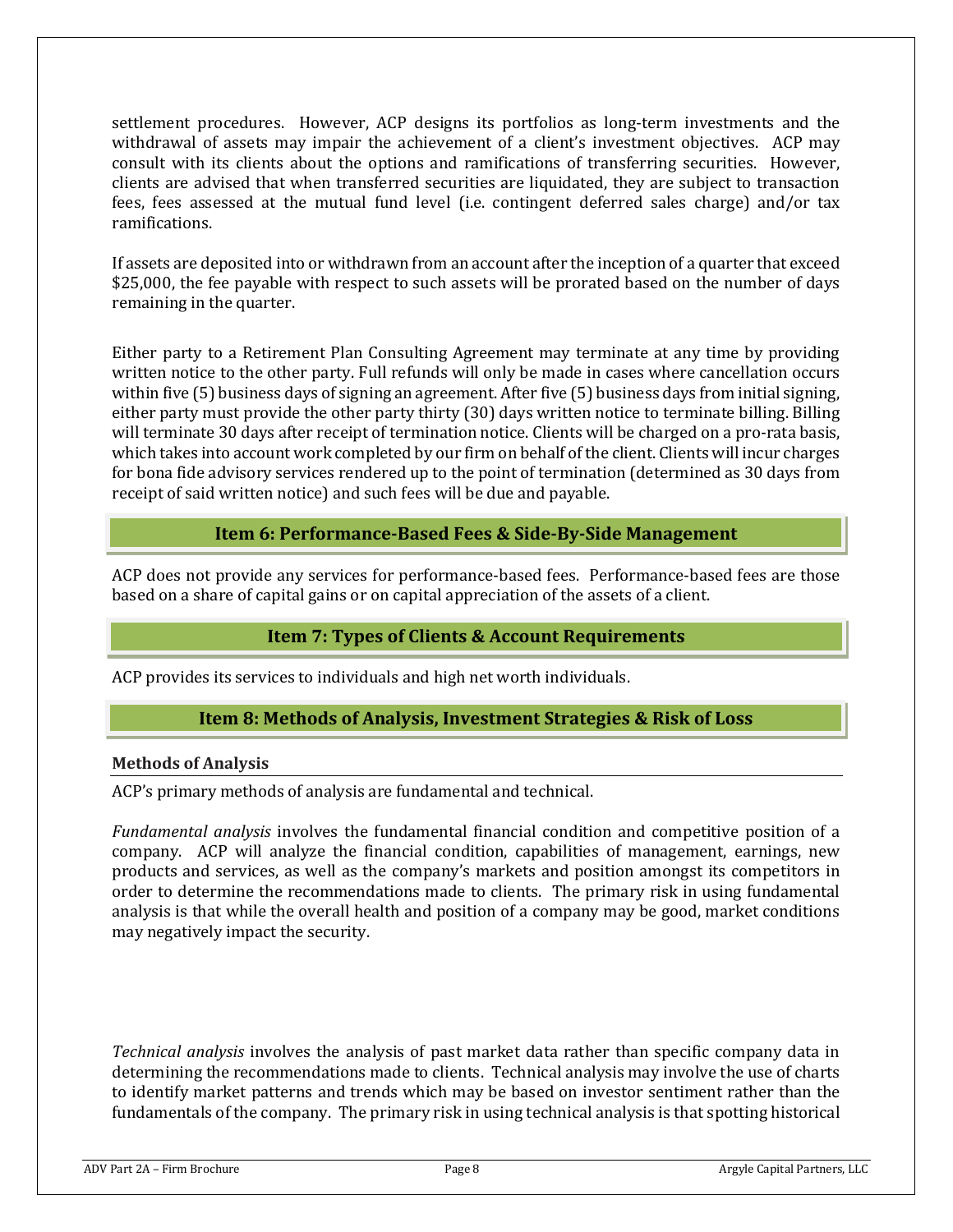trends may not help to predict such trends in the future. Even if the trend will eventually reoccur, there is no guarantee that ACP will be able to accurately predict such a reoccurrence.

#### **Investment Strategies**

ACP takes an active approach to asset management. The firm primarily utilizes index funds, individual equities and fixed income securities to incorporate a fundamental, total-return strategy. ACP focuses on using highly liquid assets to try and reduce interest rate and credit risk, but also incorporate technical analysis in an effort to obtain reasonable, risk-adjusted returns.

When implementing its strategy, the firm evaluates each client's needs, developing a dynamic plan based on net worth, risk tolerance, and specific tax situation. The firm may manage client accounts through the use of similar investment vehicles, but will customize the portfolio to account for individual client circumstances.

### **Risks of Loss**

#### *Market Risks*

The profitability of a significant portion of ACP's recommendations may depend to a great extent upon correctly assessing the future course of price movements of stocks and bonds. There can be no assurance that ACP will be able to predict those price movements accurately.

### *Management Through Similarly Managed Accounts*

For certain clients, ACP may manage portfolios by allocating portfolio assets among various securities on a discretionary basis using one or more of its proprietary investment strategies (collectively referred to as "*investment strategy*"). In so doing, ACP buys, sells, exchanges and/or transfers securities based upon the *investment strategy*.

ACP's management using the *investment strategy* complies with the requirements of Rule 3a-4 of the Investment Company Act of 1940, or similar State requirements, as amended. Rule 3a-4 provides similarly managed accounts, such as the *investment strategy*, with a safe harbor from the definition of an investment company.

Securities in the *investment strategy* are usually exchanged and/or transferred without regard to a client's individual tax ramifications. Certain investment opportunities that become available to ACP's clients may be limited. As further discussed in response to Item 12B (below), ACP allocates investment opportunities among its clients on a fair and equitable basis.

### *Exchange Traded Funds (ETFs)*

An investment in an ETF involves risk, including the loss of principal. ETF shareholders are necessarily subject to the risks stemming from the individual issuers of the fund's underlying portfolio securities. Such shareholders are also liable for taxes on any fund-level capital gains, as ETFs are required by law to distribute capital gains in the event they sell securities for a profit that cannot be offset by a corresponding loss.

Shares of ETFs are listed on securities exchanges. Generally, ETF shares trade at or near their most recent NAV, which is generally calculated at least once daily for indexed-based ETFs and more frequently for actively managed ETFs. However, certain inefficiencies may cause the shares to trade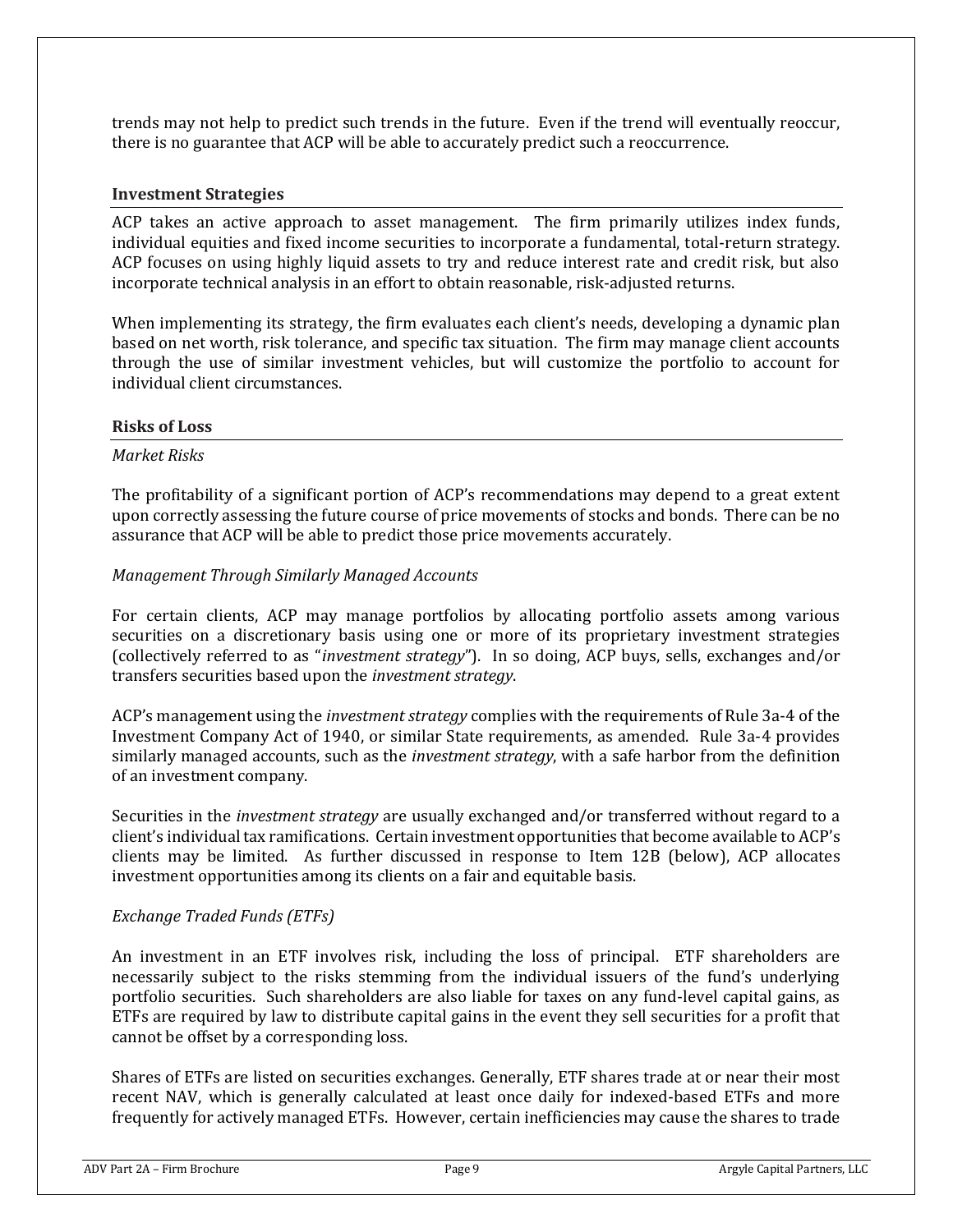at a premium or discount to their pro rata NAV. There is also no guarantee that an active secondary market for such shares will develop or continue to exist. Generally, an ETF only redeems shares when aggregated as creation units (usually 50,000 shares or more). Therefore, if a liquid secondary market ceases to exist for shares of a particular ETF, a shareholder may have no way to dispose of such shares.

### *General Risk of Loss*

<span id="page-9-0"></span>Investing in securities involves the risk of loss. Clients should be prepared to bear such loss.

## **Item 9: Disciplinary Information**

ACP is required to disclose the facts of any legal or disciplinary events that are material to a client's evaluation of its advisory business or the integrity of management. ACP does not have any required disclosures to this Item.

# **Item 10: Other Financial Industry Activities & Affiliations**

<span id="page-9-1"></span>ACP is required to disclose any relationship or arrangement that is material to its advisory business or to its clients with certain related persons.

Representatives of our firm are licensed insurance agent/broker. They may offer insurance products and receive customary fees as a result of insurance sales. A conflict of interest may arise as these insurance sales may create an incentive to recommend products based on the compensation earned. To mitigate this potential conflict, our supervised persons, as fiduciaries, will act in the client's best interest.

Stephen MacIntosh is the Co-founder and manager of Hydrogen Power Partners, LLC a Hydrogen Fuel cell focused Venture Capital Fund. A conflict of interest exists as Mr. MacIntosh has an incentive to recommend that clients invest in this fund in order to increase his compensation. However, in order to mitigate this conflict of interest, Mr. MacIntosh will follow his fiduciary duty and only recommend this investment when in the client's best interest.

Adam Scott is a manager of VB Equity Holdings LLC, a pooled investment vehicle used to invest in the Venice Brands suite of companies("VB"), which is open to accredited investors of ACP. An investment in a private placement involves a high degree of risk and should only be considered by sophisticated investors able to assume the risks of loss (including the risk of loss of such investor's entire investment) and illiquidity inherent with these types of investments.

In the event that any client(s) of ACP should invest in a VB Equity Holdings, LLC, it should be noted that neither Mr. Scott nor ACP will charge AUM based advisory fees on those assets. However, there may be compensation earned by Mr. Scott as the Manager of VB Equity Holdings, LLC such as "performance fees". It is important to note that any compensation earned by Mr. Scott as the Manager of VB Equity Holdings, LLC will be disclosed prior to or at the time of any client investment in the funding vehicle. Mr. Scott's also receives compensation from VB in the form of a flat monthly fee of \$1,500 for consulting services separate from his role as the manager of VB Equity Holdings, LLC and is in no way tied to assets or client referrals. These offerings do not waive Mr. Scott's fiduciary duty to its clients or infringe upon any clients right to remedy under state or federal laws.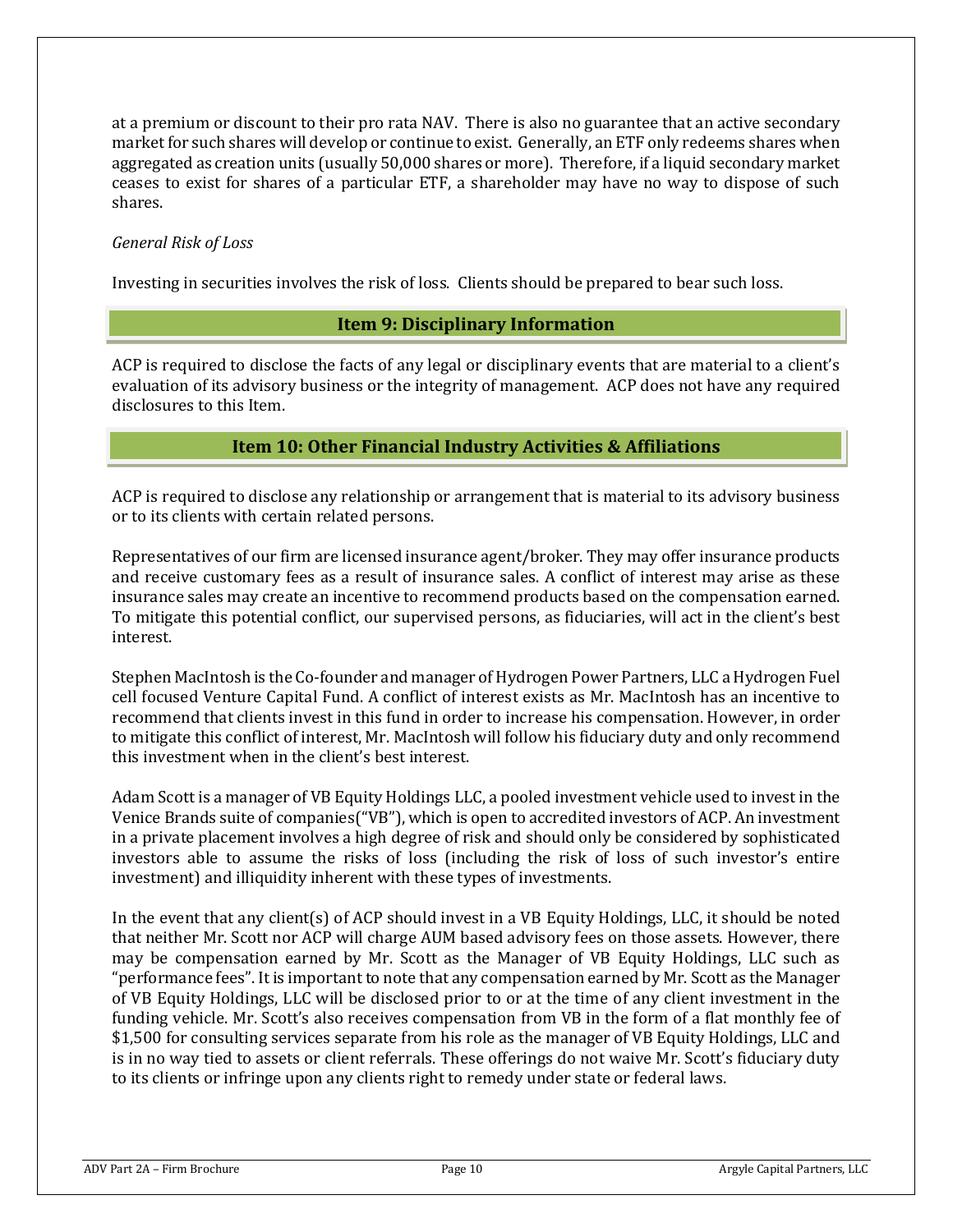## **Item 11: Code of Ethics, Participation or Interest in Client Transactions & Personal Trading**

<span id="page-10-0"></span>ACP and persons associated with ACP ("Associated Persons") are permitted to buy or sell securities that it also recommends to clients consistent with ACP's policies and procedures.

ACP has adopted a code of ethics ("*Code of Ethics*") made up of its personal securities transaction and insider trading policies and procedures. In general, when ACP is purchasing or considering for purchase any security on behalf of a client, no *Covered Person* (as defined below) may effect a transaction in that security prior to the completion of the purchase or until a decision has been made not to purchase such security. Similarly, when ACP is selling or considering the sale of any security on behalf of a client, no *Covered Person* may effect a transaction in that security prior to the completion of the sale or until a decision has been made not to sell such security. However, ACP will always act in our fiduciary duty.

Unless specifically defined in ACP's procedures (summarized above), neither ACP nor any of ACP's Associated Persons may effect for himself or herself, for an Associated Person's immediate family (i.e., spouse, minor children, and adults living in the same household as the Associated Person), or for trusts for which the Associated Person serves as a trustee or in which the Associated Person has a beneficial interest (collectively "*Covered Persons*"), any transactions in a security which is being actively purchased or sold, or is being considered for purchase or sale, on behalf of any of ACP's clients.

The foregoing policies and procedures are not applicable to (a) transactions effected in any account over which neither ACP nor any of its *Supervised Persons* (as defined in this Form ADV) has any direct or indirect influence or control; and (b) transactions in securities that are: direct obligations of the government of the United States; bankers' acceptances, bank certificates of deposit, commercial paper, and high quality short-term debt instruments, including repurchase agreements; or shares issued by registered open-end investment companies.

This policy has been established recognizing that some securities being considered for purchase and sale on behalf of ACP's clients trade in sufficiently broad markets to permit transactions by clients to be completed without any appreciable impact on the markets of such securities. Under certain limited circumstances, exceptions may be made to the policies stated above. ACP will maintain records of these trades, including the reasons for any exceptions.

In accordance with Section 204A of the Advisers Act, or similar State statutes or rules, ACP also maintains and enforces written policies reasonably designed to prevent the unlawful use of material non-public information by ACP or any of its *Supervised Persons*.

<span id="page-10-1"></span>Clients and prospective clients may contact ACP to request a copy of its *Code of Ethics*.

## **Item 12: Brokerage Practices**

ACP generally recommends that clients utilize the brokerage and clearing services of Charles Schwab & Co., Inc. ("*Schwab*") for investment management accounts.

Factors which ACP considers in recommending *Schwab* or any other broker-dealer to clients include their respective financial strength, reputation, execution, pricing, research and service. *Schwab* enables ACP to obtain many mutual funds without transaction charges and other securities at nominal transaction charges. In addition, *Schwab* has agreed to compensate clients for any transfer fees that may be assessed for moving their account(s) to *Schwab*. The commissions and/or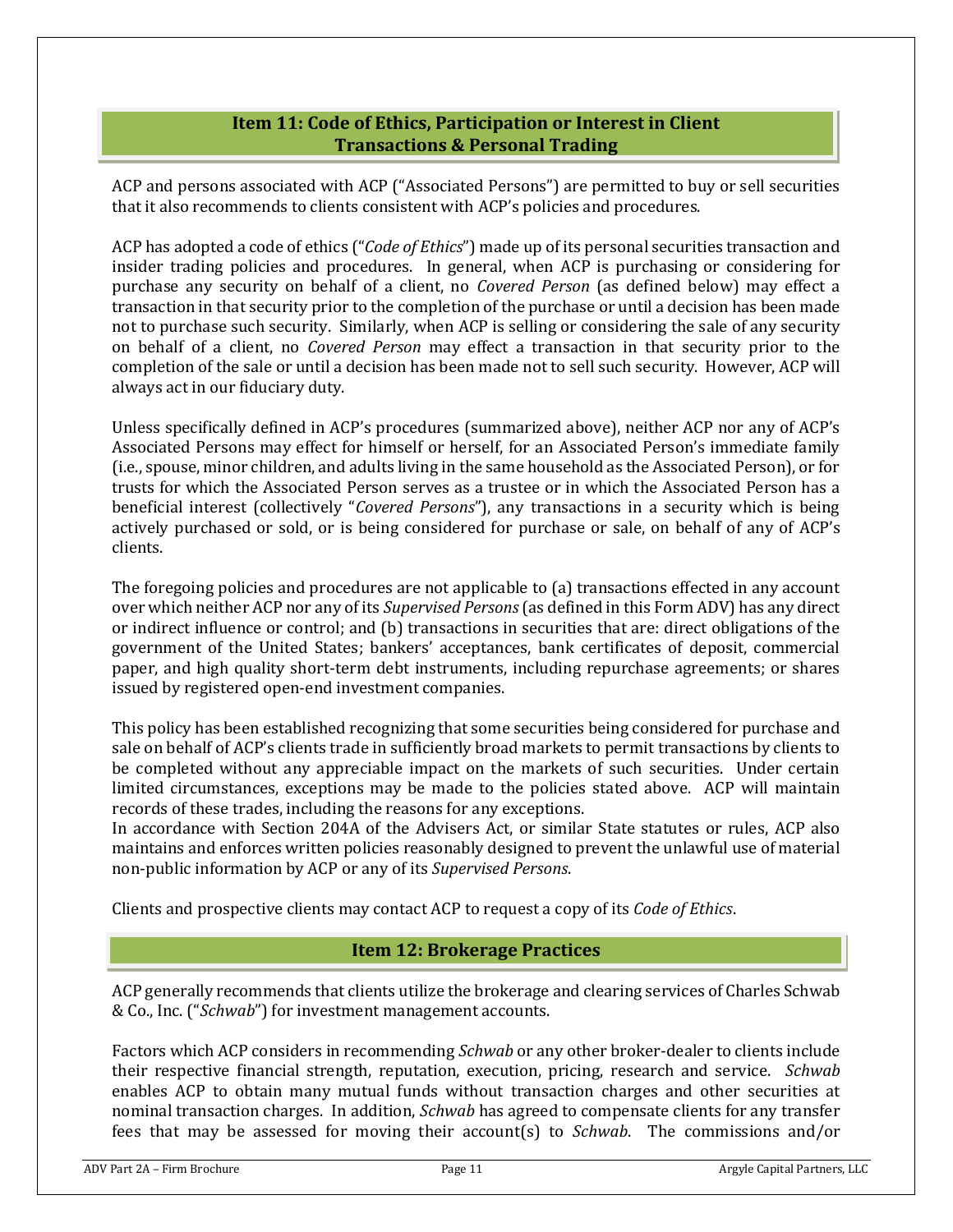transaction fees charged by *Schwab* may be higher or lower than those charged by other *Financial Institutions*. However, it is important to note that Schwab does not charge commissions on domestic equity and exchange trade fund transactions. We are aware of other custodians available for use, but ACP has performed extensive due diligence on *Schwab* and we feel they are the best fit for our clients. However, every 2-3 years, ACP will review the custodial relationship with Schwab to make sure they continue to be the best fit for our clients.

The commissions paid by ACP's clients comply with ACP's duty to obtain "best execution." Clients may pay commissions that are higher than another qualified *Financial Institution* might charge to effect the same transaction where ACP determines that the commissions are reasonable in relation to the value of the brokerage and research services received. In seeking best execution, the determinative factor is not the lowest possible cost, but whether the transaction represents the best qualitative execution, taking into consideration the full range of a *Financial Institution's* services, including among others, the value of research provided, execution capability, commission rates, and responsiveness. ACP seeks competitive rates but may not necessarily obtain the lowest possible commission rates for client transactions.

ACP periodically and systematically reviews its policies and procedures regarding its recommendation of *Financial Institutions* in light of its duty to obtain best execution.

The client may direct ACP in writing to use a particular *Financial Institution* to execute some or all transactions for the client. In that case, the client will negotiate terms and arrangements for the account with that *Financial Institution*, and ACP will not seek better execution services or prices from other *Financial Institutions* or be able to "batch" client transactions for execution through other *Financial Institutions* with orders for other accounts managed by ACP (as described below). As a result, the client may pay higher commissions or other transaction costs or greater spreads, or receive less favorable net prices, on transactions for the account than would otherwise be the case. Subject to its duty of best execution, ACP may decline a client's request to direct brokerage if, in ACP's sole discretion, such directed brokerage arrangements would result in additional operational difficulties.

Transactions for each client generally will be effected independently, unless ACP decides to purchase or sell the same securities for several clients at approximately the same time. ACP may (but is not obligated to) combine or "batch" such orders to obtain best execution, to negotiate more favorable commission rates, or to allocate equitably among ACP's clients differences in prices and commissions or other transaction costs that might have been obtained had such orders been placed independently. Under this procedure, transactions will generally be averaged as to price and allocated among ACP's clients pro rata to the purchase and sale orders placed for each client on any given day. To the extent that ACP determines to aggregate client orders for the purchase or sale of securities, including securities in which ACP's *Supervised Persons* may invest, ACP generally does so in accordance with applicable rules promulgated under the Advisers Act or similar state statutes and no-action guidance provided by the staff of the U.S. Securities and Exchange Commission. ACP does not receive any additional compensation or remuneration as a result of the aggregation. In the event that ACP determines that a prorated allocation is not appropriate under the particular circumstances, the allocation will be made based upon other relevant factors, which may include: (i) when only a small percentage of the order is executed, shares may be allocated to the account with the smallest order or the smallest position or to an account that is out of line with respect to security or sector weightings relative to other portfolios, with similar mandates; (ii) allocations may be given to one account when one account has limitations in its investment guidelines which prohibit it from purchasing other securities which are expected to produce similar investment results and can be purchased by other accounts; (iii) if an account reaches an investment guideline limit and cannot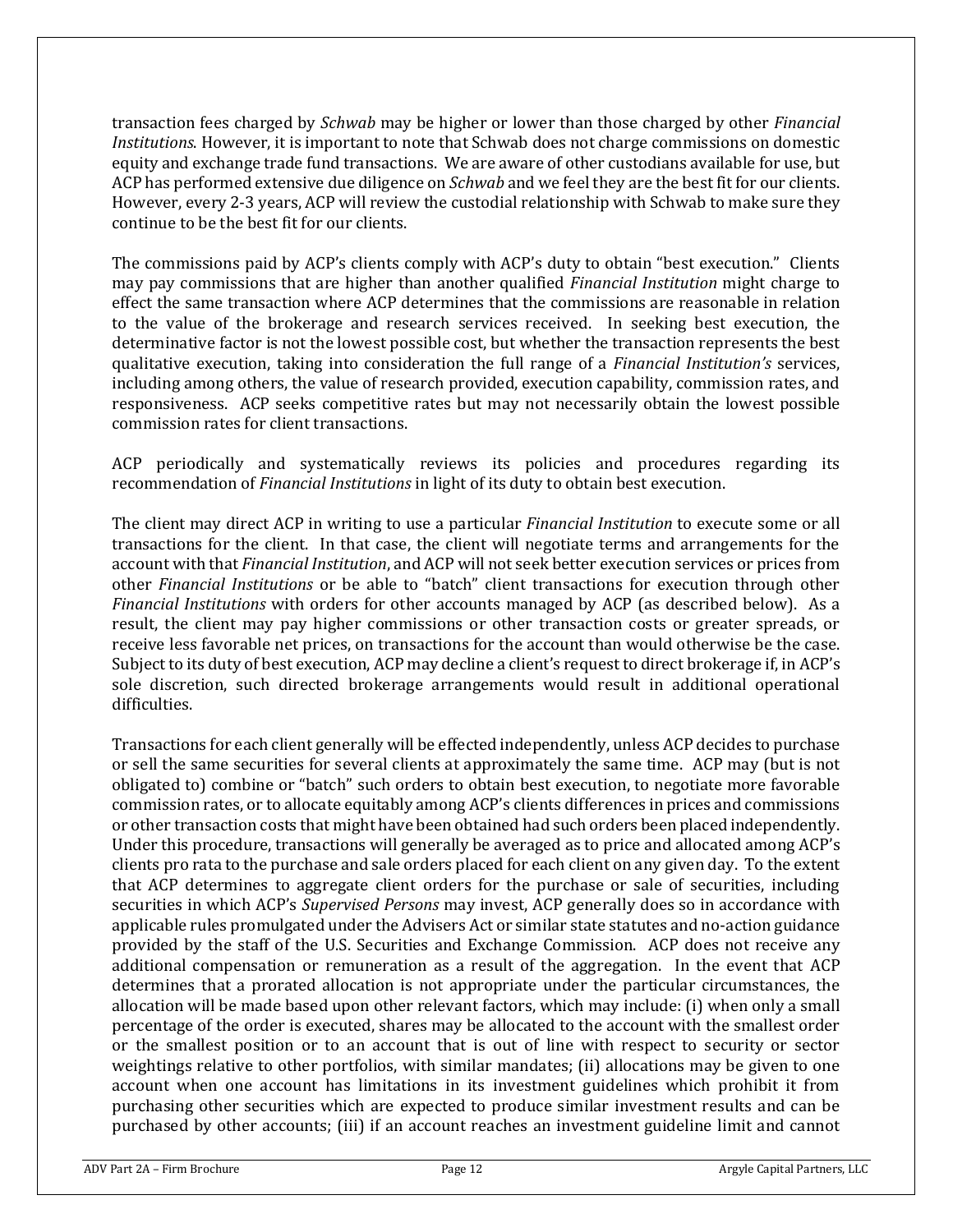participate in an allocation, shares may be reallocated to other accounts (this may be due to unforeseen changes in an account's assets after an order is placed); (iv) with respect to sale allocations, allocations may be given to accounts low in cash; (v) in cases when a pro rata allocation of a potential execution would result in a *de minimis* allocation in one or more accounts, ACP may exclude the account(s) from the allocation; the transactions may be executed on a pro rata basis among the remaining accounts; or (vi) in cases where a small proportion of an order is executed in all accounts, shares may be allocated to one or more accounts on a random basis.

Consistent with obtaining best execution, brokerage transactions may be directed to certain brokerdealers in return for investment research products and/or services which assist ACP in its investment decision-making process. Such research generally will be used to service all of ACP's clients, but brokerage commissions paid by one client may be used to pay for research that is not used in managing that client's portfolio. The receipt of investment research products and/or services as well as the allocation of the benefit of such investment research products and/or services poses a conflict of interest because ACP does not have to produce or pay for the products or services.

## **Software and Support Provided by Financial Institutions**

ACP may receive from *Schwab*, without cost to ACP, computer software and related systems support, which allow ACP to better monitor client accounts maintained at *Schwab*. ACP may receive the software and related support without cost because ACP renders investment management services to clients that maintain assets at *Schwab*. The software and support is not provided in connection with securities transactions of clients (i.e. not "soft dollars"). The software and related systems support may benefit ACP, but not its clients directly. In fulfilling its duties to its clients, ACP endeavors at all times to put the interests of its clients first. Clients should be aware, however, that ACP's receipt of economic benefits from a broker-dealer creates a conflict of interest since these benefits may influence ACP's choice of broker-dealer over another broker-dealer that does not furnish similar software, systems support, or services. In addition to Schwab related systems support, ACP also utilizes Morningstar Office for report generation such as: performance, cash flow, asset allocation and management fees. ACP also utilizes a client relationship manager program entitled Highrise for all client/prospect note taking.

Additionally, ACP may receive the following benefits from *Schwab* through its Schwab Institutional division: receipt of duplicate client confirmations and bundled duplicate statements; access to a trading desk that exclusively services the Schwab Institutional participants; access to block trading which provides the ability to aggregate securities transactions and then allocate the appropriate shares to client accounts; and access to an electronic communication network for client order entry and account information.

## **Item 13: Review of Accounts or Financial Plans**

For those clients to whom ACP provides investment management services, ACP monitors those portfolios as part of an ongoing process while regular account reviews are conducted on at least a quarterly basis. Such reviews are conducted by one of ACP's investment adviser representatives. All investment advisory clients are encouraged to discuss their needs, goals, and objectives with ACP and to keep ACP informed of any changes thereto. ACP contacts ongoing investment advisory clients at least annually to review its previous services and/or recommendations and to discuss the impact resulting from any changes in the client's financial situation and/or investment objectives.

Unless otherwise agreed upon, clients are provided with transaction confirmation notices and regular summary account statements directly from the broker-dealer or custodian for the client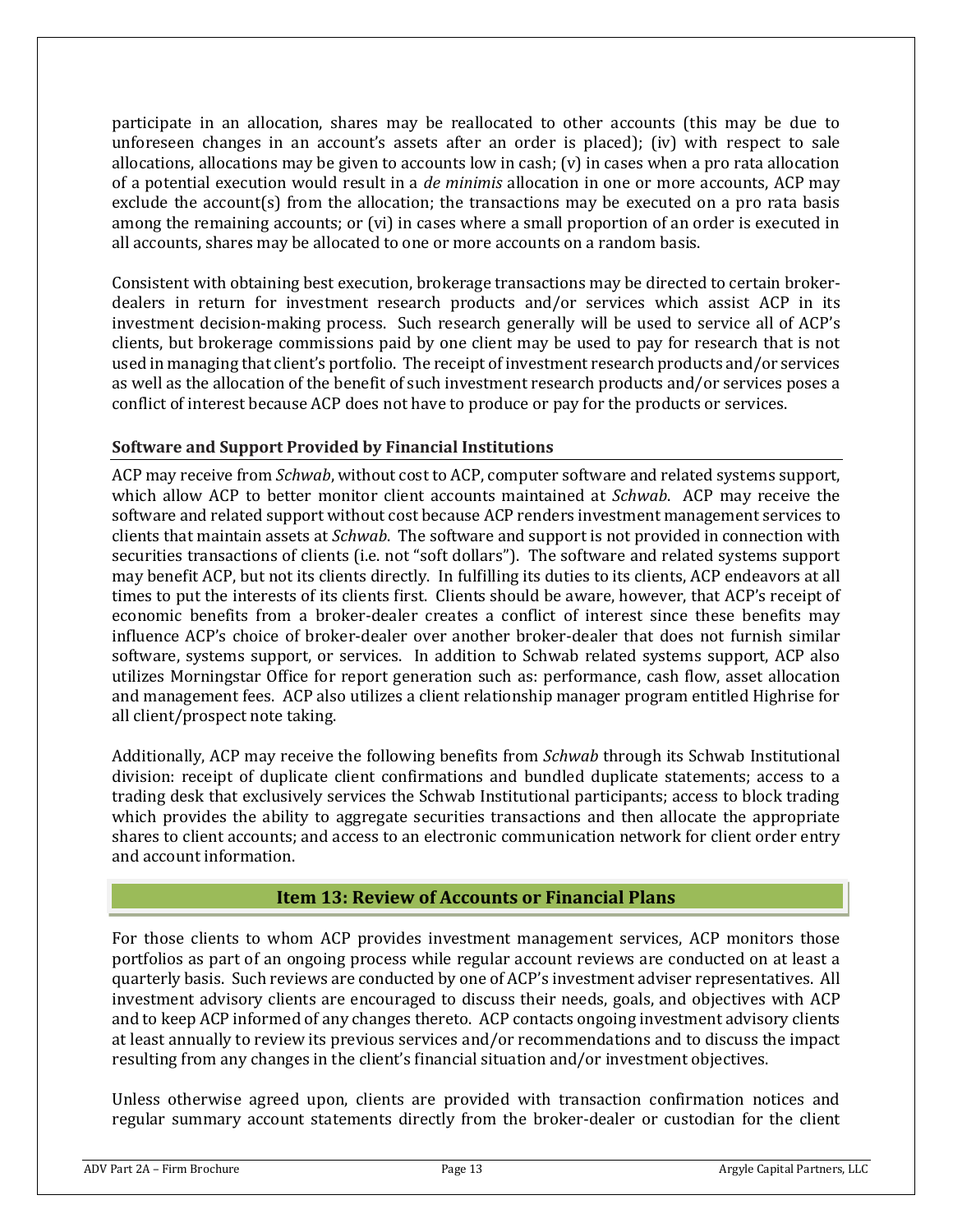accounts. Those clients to whom ACP provides investment advisory services will also receive a report from ACP that may include such relevant account and/or market-related information such as an inventory of account holdings and account performance as clients may request from time to time. Clients should compare the account statements they receive from their custodian with those they receive from ACP.

ACP also conducts reviews of client portfolios on an "as needed" basis and will provide written reports summarizing its analysis and conclusions as requested by the client. These reports will also include management fees which have been charged to the client.

Retirement Plan Consulting clients receive reviews of their retirement plans for the duration of the service. Our firm also provides ongoing services where clients are met with upon their request to discuss updates to their plans, changes in their circumstances, etc. Retirement Plan Consulting clients do not receive written or verbal updated reports regarding their plans unless they choose to engage our firm for ongoing services.

# **Item 14: Client Referrals & Other Compensation**

<span id="page-13-0"></span>Our firm pays referral fees (non-commission based) to independent solicitors (non-registered representatives) for the referral of their clients to our firm in accordance with relevant state statutes and rules. Such referral fee represents a share of our investment advisory fee charged to our clients. This arrangement will not result in higher costs to the referred client. In this regard, our firm maintains Solicitors Agreements in compliance with relevant state statutes and rules and applicable state and federal laws. All clients referred by Solicitors to our firm will be given full written disclosure describing the terms and fee arrangements between our firm and Solicitor(s). In cases where state law requires licensure of solicitors, our firm ensures that no solicitation fees are paid unless the solicitor is registered as an investment adviser representative of our firm. If our firm is paying solicitation fees to another registered investment adviser, the licensure of individuals is the other firm's responsibility.

As previously disclosed in Item 12 of this brochure, Adam Scott will receive additional compensation for consulting services rendered to Venice Brands suite of companies to the sum of \$1,500 per month. This creates a conflict of interest due to his role as the Manager of VB Equity Holdings, LLC. With this in mind, Adam Scott will act in client's best interest and does not require clients to invest their assets in the Venice Brand suite of companies. These investments are limited to accredited investors. This relationship will be further disclosed on the private fund offering documentation.

# **Item 15: Custody**

<span id="page-13-1"></span>ACP's *Agreement* and/or the separate agreement with any *Financial Institution* may authorize ACP through such *Financial Institution* to debit the client's account for the amount of ACP's fee and to directly remit that management fee to ACP in accordance with applicable custody rules.

The *Financial Institutions* recommended by ACP have agreed to send a statement to the client, at least quarterly, indicating all amounts disbursed from the account including the amount of management fees paid directly to ACP. These quarterly reports will be directly sent to the client depicting the amounts billed and the calculations associated with said quarterly management fees. In addition, as discussed in Item 13, ACP also sends periodic supplemental reports to clients. Clients should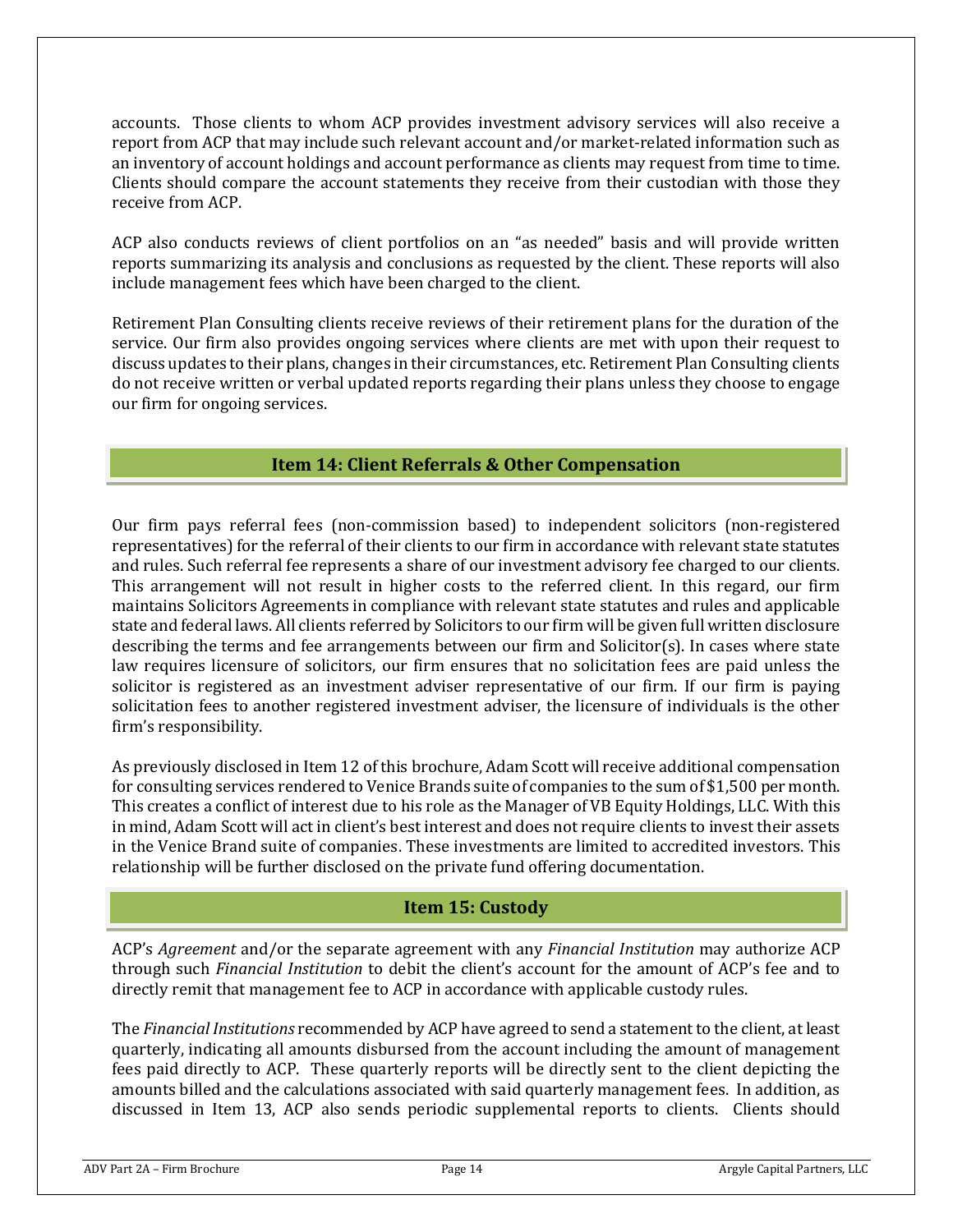carefully review the statements sent directly by the *Financial Institutions* and compare them to those received from ACP.

Adam Scott is also manager of VB Equity Holdings LLC, a funding vehicle used to invest in the Venice Brands suite of companies. As such, our firm is deemed to have custody of the cash and securities held by these Fund(s). In compliance with SEC Rule 206(4)-2(b)(4)(i), the Funds each send an audited financial statement, audited by a registered Public Company Accounting Oversight Board ("PCAOB") accountant, to each Fund investor within 120 days of each Fund's fiscal year end. By ensuing these steps are followed, our firm's annual surprise examination requirement is satisfied.

Stephen MacIntosh is the Co-founder and manager of Hydrogen Power Partners, LLC a Hydrogen Fuel cell focused Venture Capital Fund open to ACP clients, as such, our firm is deemed to have custody of the cash and securities held by these Fund(s). In compliance with SEC Rule 206(4)-2(b)(4)(i), the Funds each send an audited financial statement, audited by a registered Public Company Accounting Oversight Board ("PCAOB") accountant, to each Fund investor within 120 days of each Fund's fiscal year end. By ensuing these steps are followed, our firm's annual surprise examination requirement is satisfied.

On February 21, 2017, the SEC issued a no‐action letter ("Letter") with respect to Rule 206(4)‐2 ("Custody Rule") under the Investment Advisers Act of 1940 ("Advisers Act"). The letter provided guidance on the Custody Rule as well as clarified that an adviser who has the power to disburse client funds to a third party under a standing letter of instruction ("SLOA") is deemed to have custody. As such, our firm has adopted the following safeguards in conjunction with our custodian:

- The client provides an instruction to the qualified custodian, in writing, that includes the client's signature, the third party's name, and either the third party's address or the third party's account number at a custodian to which the transfer should be directed.
- The client authorizes the investment adviser, in writing, either on the qualified custodian's form or separately, to direct transfers to the third party either on a specified schedule or from time to time.
- The client's qualified custodian performs appropriate verification of the instruction, such as a signature review or other method to verify the client's authorization, and provides a transfer of funds notice to the client promptly after each transfer.
- The client has the ability to terminate or change the instruction to the client's qualified custodian.
- The investment adviser has no authority or ability to designate or change the identity of the third party, the address, or any other information about the third party contained in the client's instruction.
- The investment adviser maintains records showing that the third party is not a related party of the investment adviser or located at the same address as the investment adviser.
- The client's qualified custodian sends the client, in writing, an initial notice confirming the instruction and an annual notice reconfirming the instruction.

# **Item 16: Investment Discretion**

<span id="page-14-0"></span>Clients have the option of providing our firm with investment discretion on their behalf, pursuant to an executed investment advisory client agreement. By granting investment discretion, our firm is authorized to execute securities transactions, determine which securities are bought and sold, and the total amount to be bought and sold. Should clients grant our firm non-discretionary authority, our firm would be required to obtain the client's permission prior to effecting securities transactions.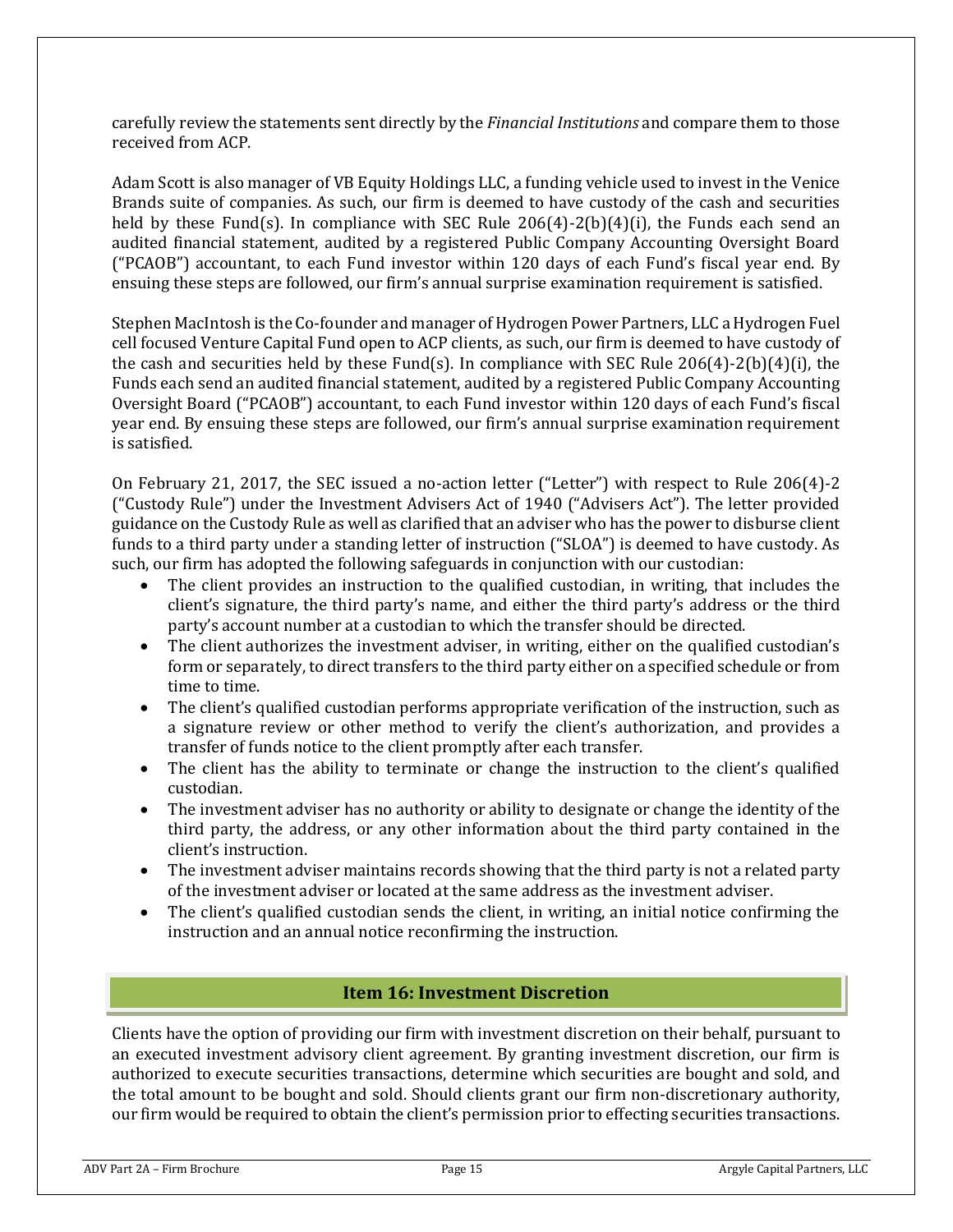Limitations may be imposed by the client in the form of specific constraints on any of these areas of discretion with our firm's written acknowledgement. In accordance with CCR Section 260.237.2(f)(1), our firm will obtain client permission prior to effecting securities transactions in client accounts managed on a non-discretionary basis.

## **Item 17: Voting Client Securities**

<span id="page-15-0"></span>ACP is required to disclose if it accepts authority to vote client securities. ACP does not vote client securities on behalf of its clients. Clients receive proxies directly from the *Financial Institutions*.

### **Item 18: Financial Information**

<span id="page-15-1"></span>ACP does not require or solicit the prepayment of more than \$500 in fees six months or more in advance.

### **Disclosure of Financial Condition**

Our firm has received financial assistance through the U.S. Small Business Administration's ("SBA") Economic Injury Loan ("EIL") program. The EIL program is intended to support small businesses in response to the COVID-19 pandemic by providing low-interest loans and grants. \$3,000 for business essential purposes has been granted to our firm and as such, does not require prepayment. Although our firm has directly received funding from an outside entity, clients are not obligated to partner with any SBA lenders nor is our firm directly affiliated with the SBA outside of this unique situation. In addition, the funding is meant to provide relief to our firm's current operations and are not intended for soliciting business.

## **Item 19: Requirements for State-Registered Advisers**

### <span id="page-15-2"></span>**Principal Executive Officers and Management Persons**

Below is the formal education and business background of each of ACP's principal executive officers and management persons:

#### **Adam B. Scott**

Born 1979

#### **Post-Secondary Education**

Tufts University │ B.A., Mechanical Engineering │ 2001

### **Recent Business Background**

*Argyle Capital Partners, LLC* │ Managing Member │ June 2012 – Present

GDP Wealth │ Senior Investment Advisor │ August 2010 – June 2012

Morgan Stanley │ Financial Advisor │ January 2007 – July 2010

### **Joshua Rudoy**

Born 1975

### **Post-Secondary Education**